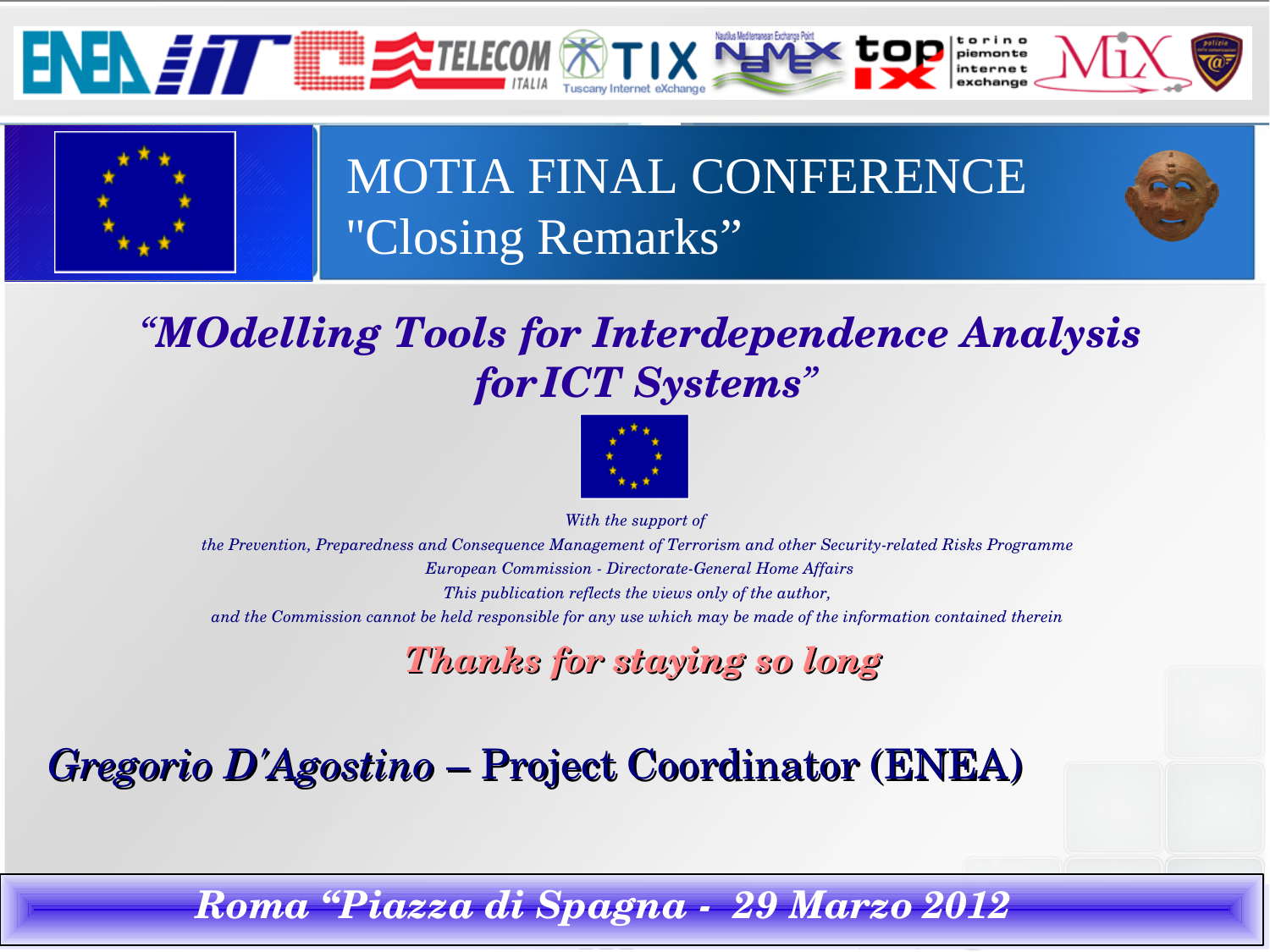

# Once upon a time in Italy...

*Salvatore Tucci (Univ. Torvergata) sommoned the first convention: few people in the Telecom Italia dungeons. Tommaso Palumbo (CNAIPIC) suggest to include XP's.*

*Emiliano Casalicchio, Enzo Fioriti and myself wrote down the proposal, based on original ideas in the meetings.*

*Sandro Bologna phoned me to say: "Projet is accepted, will you coordinate it?" I gave the wrong answer :)*

*Negotiation, kickoff meeting, the "rotary" rule etc Final conference.*

*It is not over: exploitation, dissemniation, final report, ADMINISTRATION STAFF.*

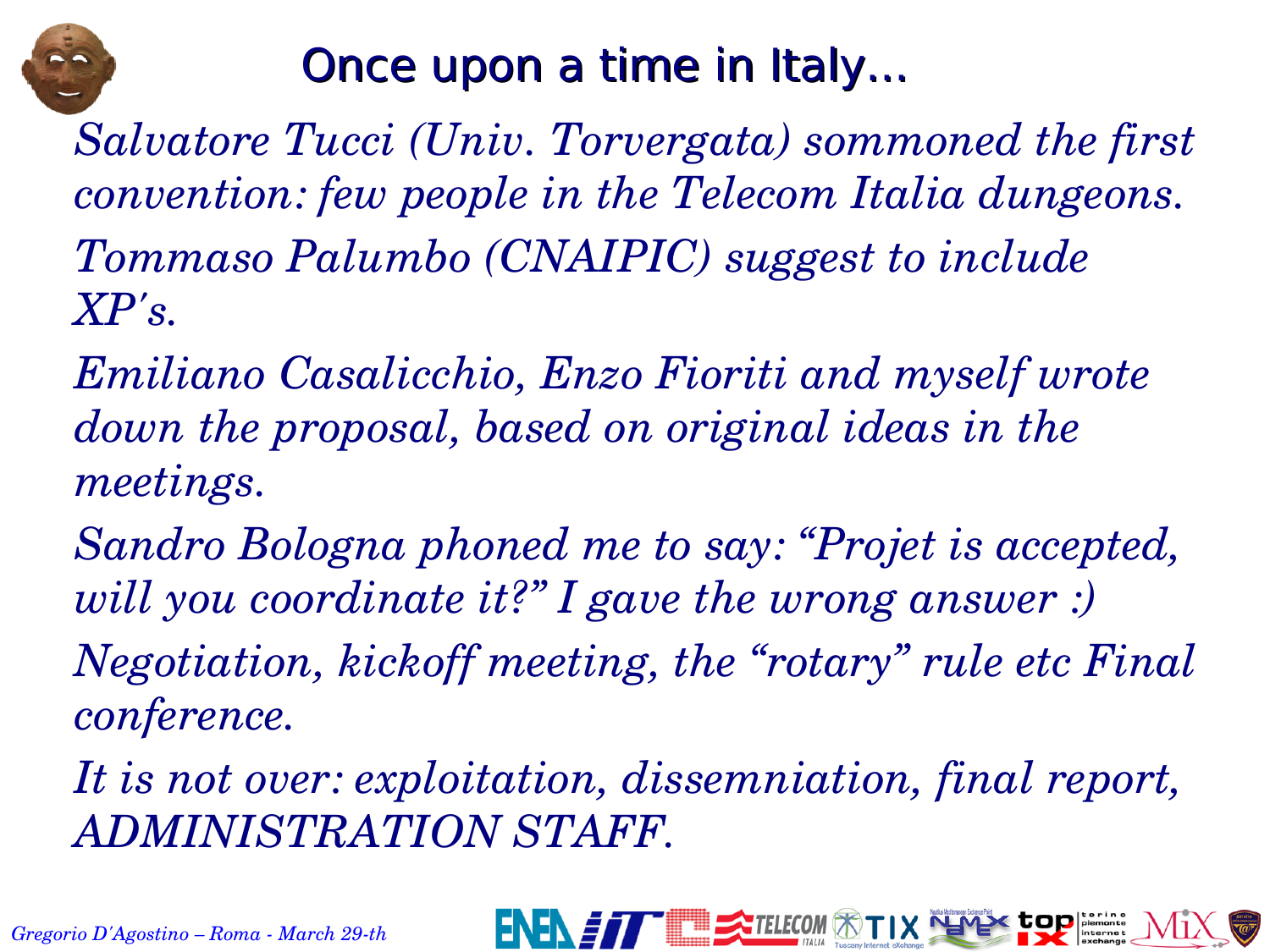

## We are all Italian

#### *Advantages*

- *we could speak Italian (improves communication)*
- *we could meet easily (improve human connections)*

## *Disadvantages*

- *Despite our efforts, the perspective may suffer from some bias.*
- *End Users we where able to contact were basically Italian.*
- *Audience at our final conference was mainly (85% Italian)*

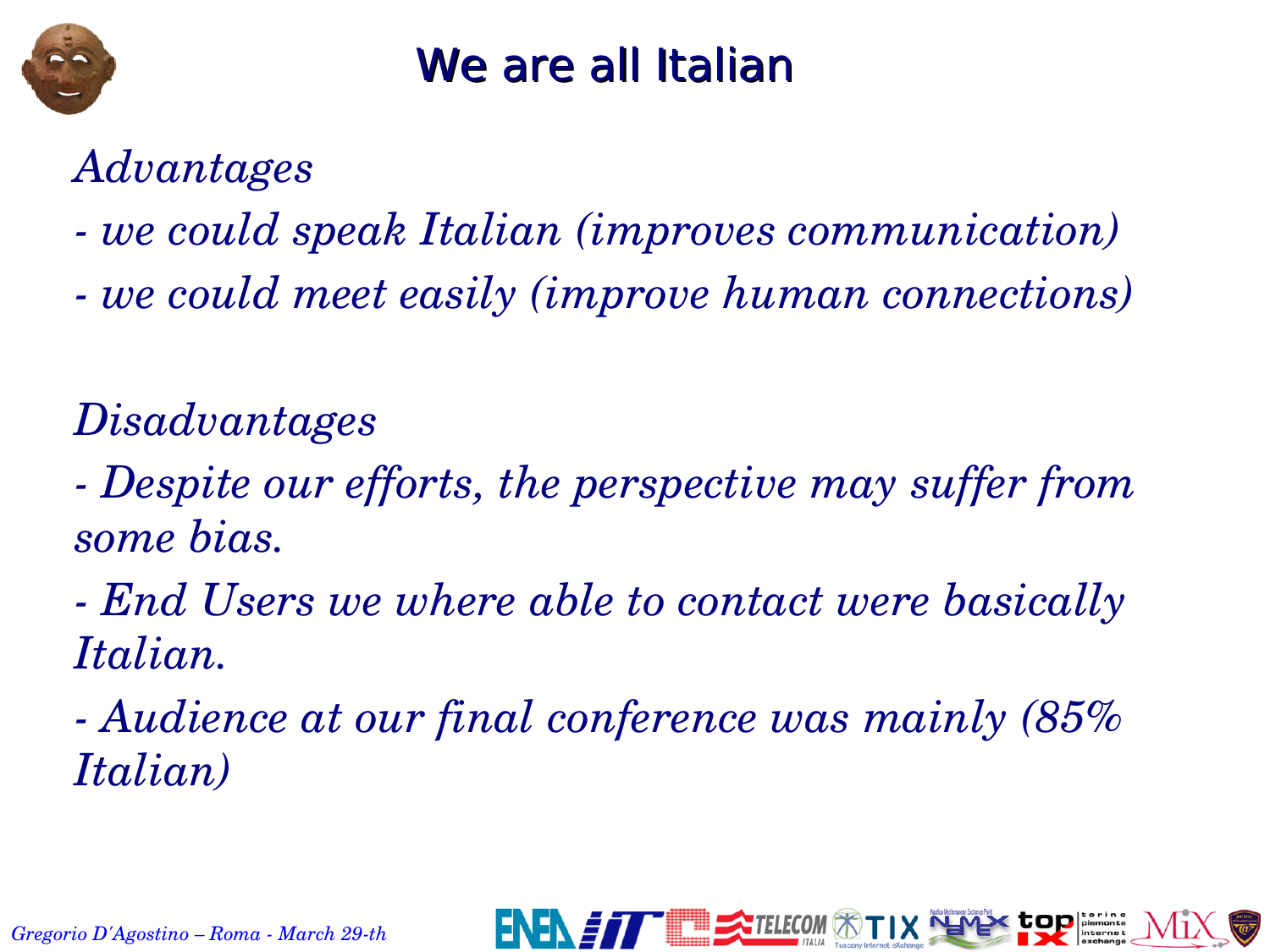

## Highlights of the activities

*ICT perimetering*

*Physical and IP analysis*

*Application Analysis*

*Methodology assessment and Metric definition Holistic Approach (NITEL R. Setola)*

*Qualitative Research*

*Dissemination*

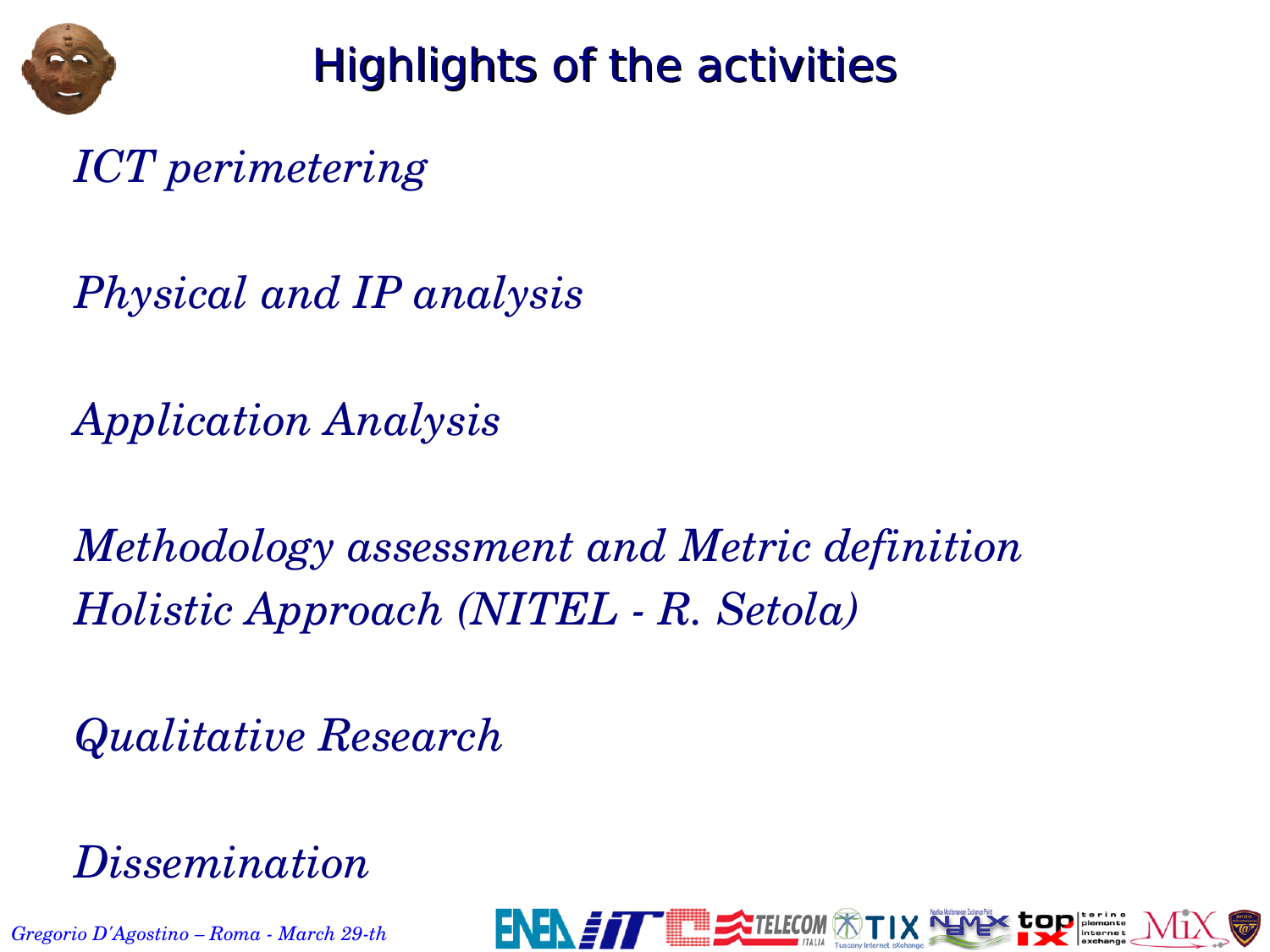

## **Conclusions**

*A Methodology for interdependence modeling and measuring has been introduced.*

*Questions emerging during the work are more than those that we have (or pretend to have) answered to.*

*Several questions are still open, as emerged also from the Round Table and they represent dweling fashinating issues.*

*We hope our publications will impact on the scientific community; but the real success of the project would be the adoption of our methodology by Public and Private Organizations.*

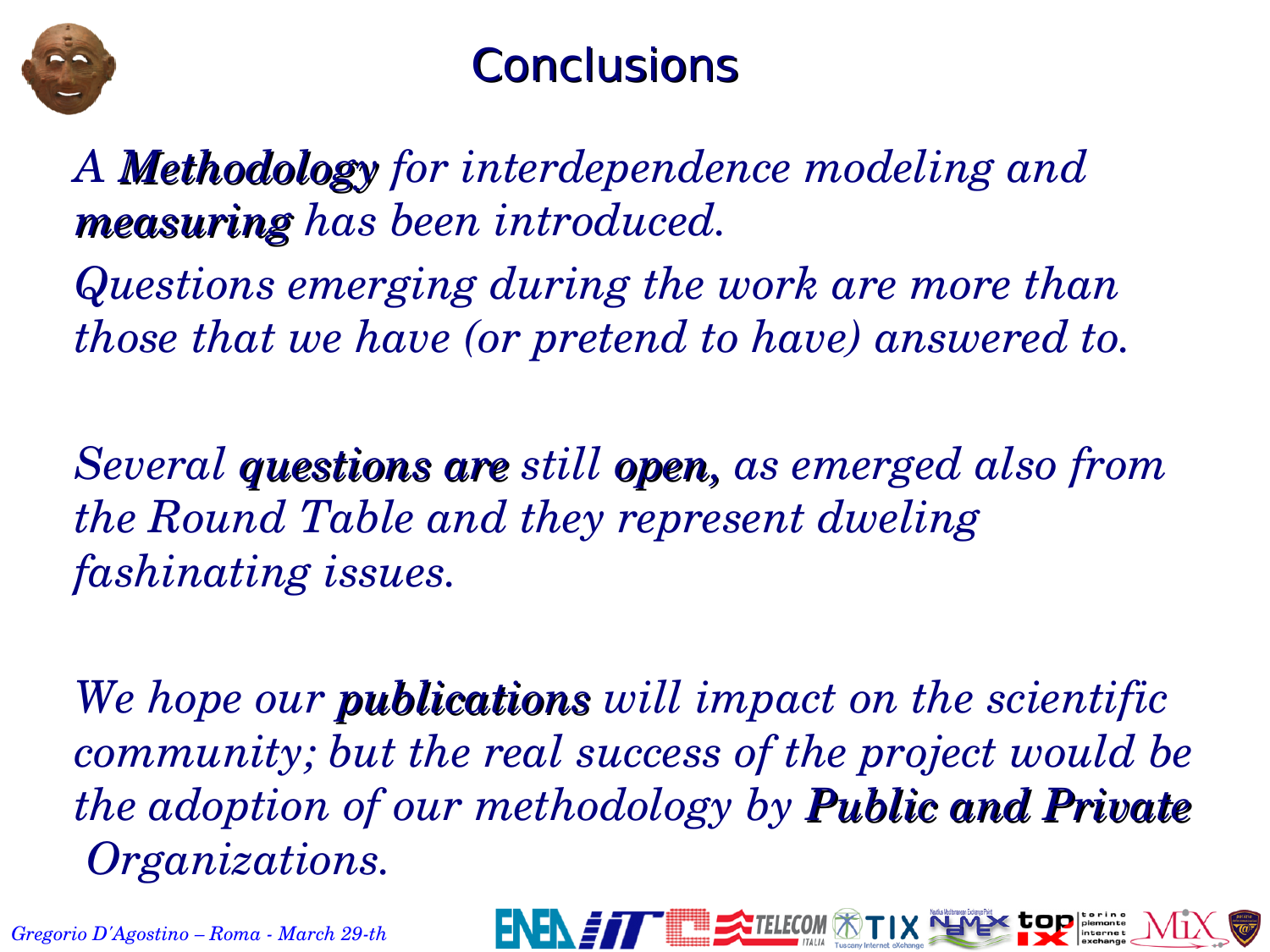

### Last Recomendations

*All presentations will be made available at MOTIA site.*

*A summary of the round table and comments from the audience will be also be made available.*

*The Final Report, the Exploitation activity report and all further Motia publications will be also available.*

*To receive a printed version of the final report please send an e-mail to motia@enea.it* 

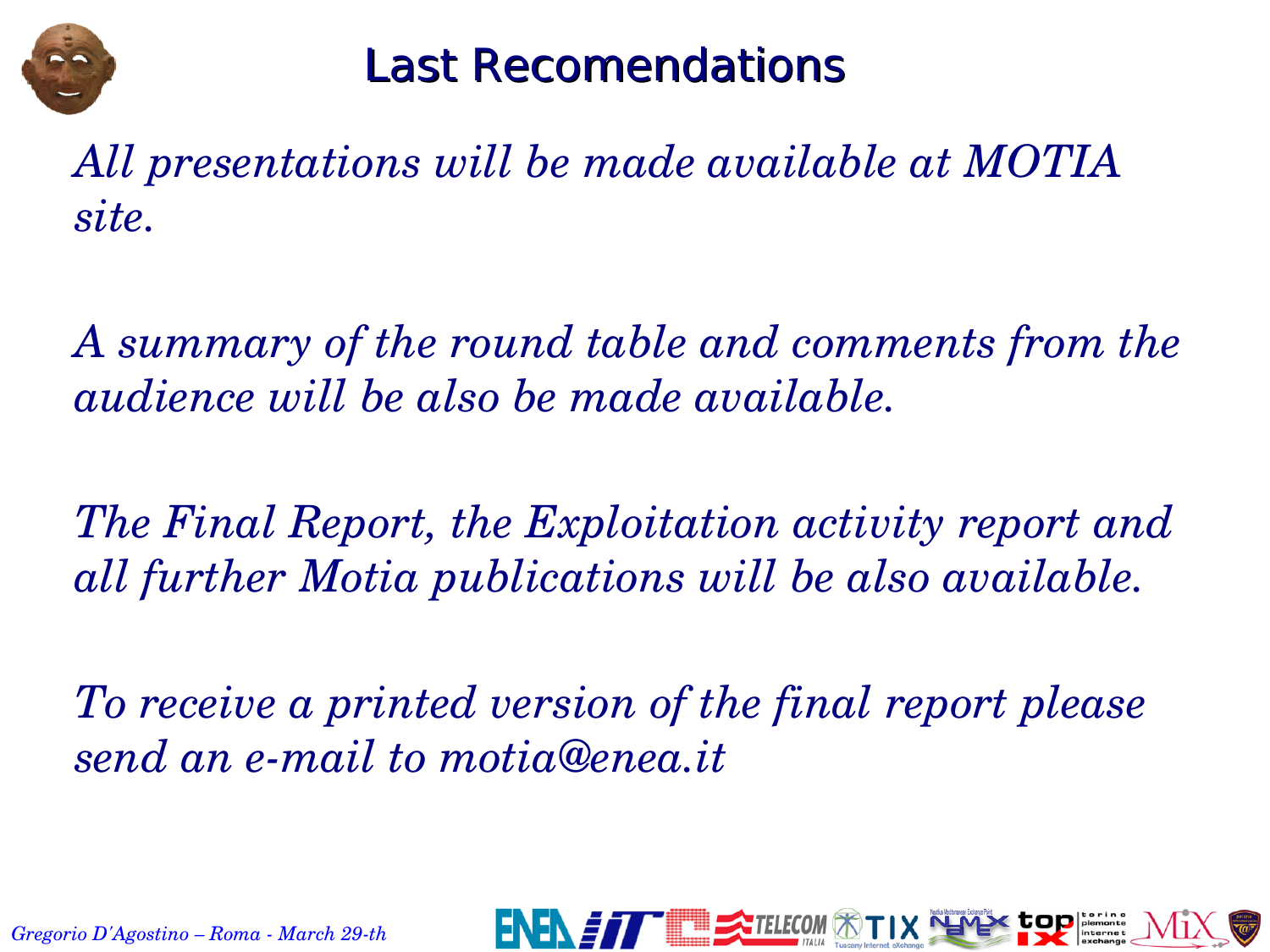

# Thanks for Participation

#### *Thanks are due to all participants,*

*in particular to the invited Speakers, to the Authorities and* 

*to the organizations that have provided their formal Endorsement*







*to other Institution that have friendly followed the works of the project:*

*ABILab, AIIC, ARPIC, Booz & co, DGSEC, ENAV, ENISA, Fondazione Bordoni, EUROCONTROL, EU RISC, ICANN, NITEL, OSN, Poste Italiane, Protezione Civile, Selex-SI, THALES, Università "Campus Biomedico", University of Roma I "La Sapienza", University of Roma II "Tor Vergata".*



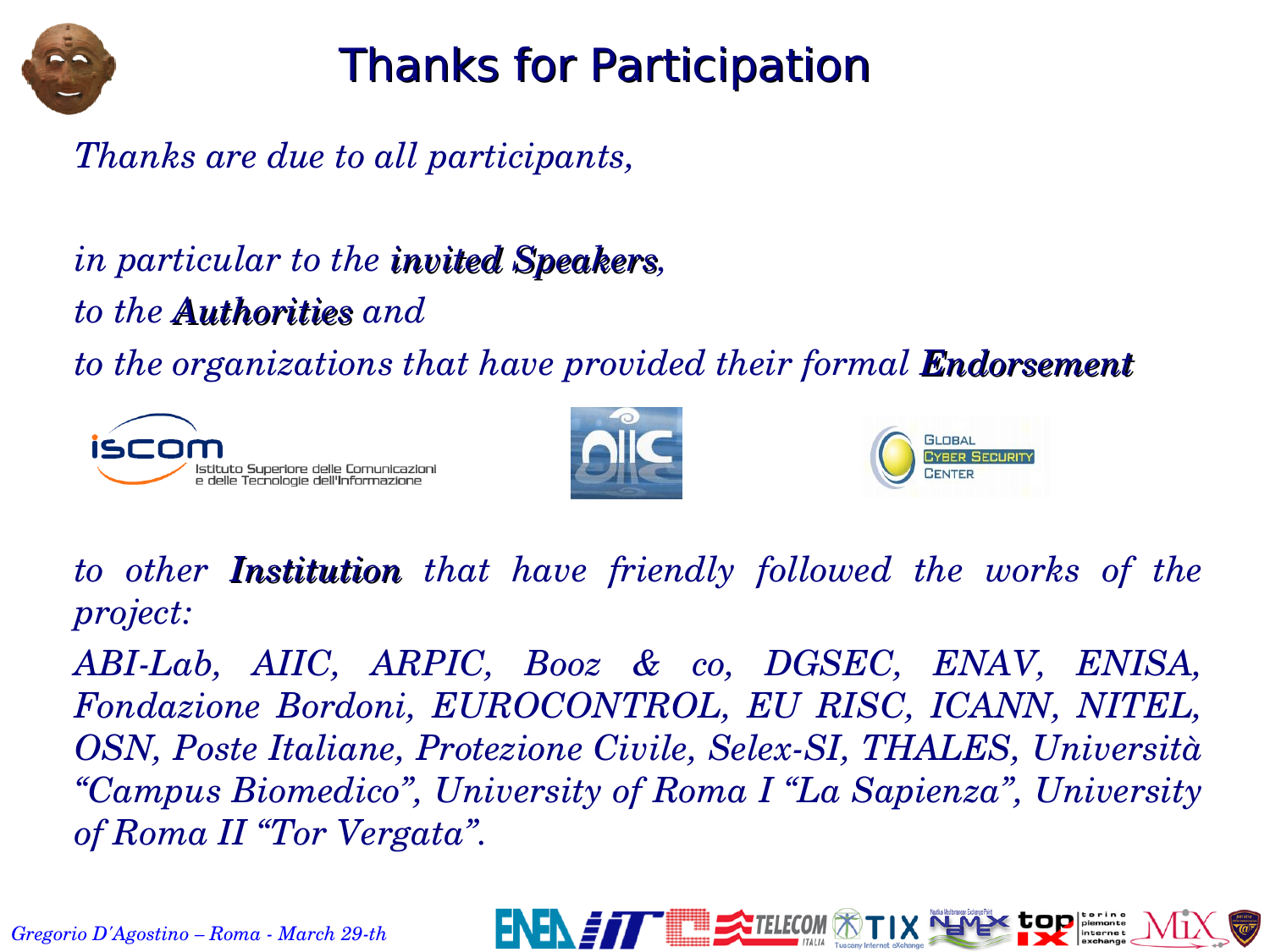

#### Personal Thanks

*It was my privilege to coordinate the project.*

*I thank all the participants and partners.* 

*A special thank is due to Sandro Bologna that was the initial project manager and contributed with his long experience. I do consider him a Mentor.*

*Thanks to all partners' administrations. My special thanks to Clara Massari and Iole Viccica.*